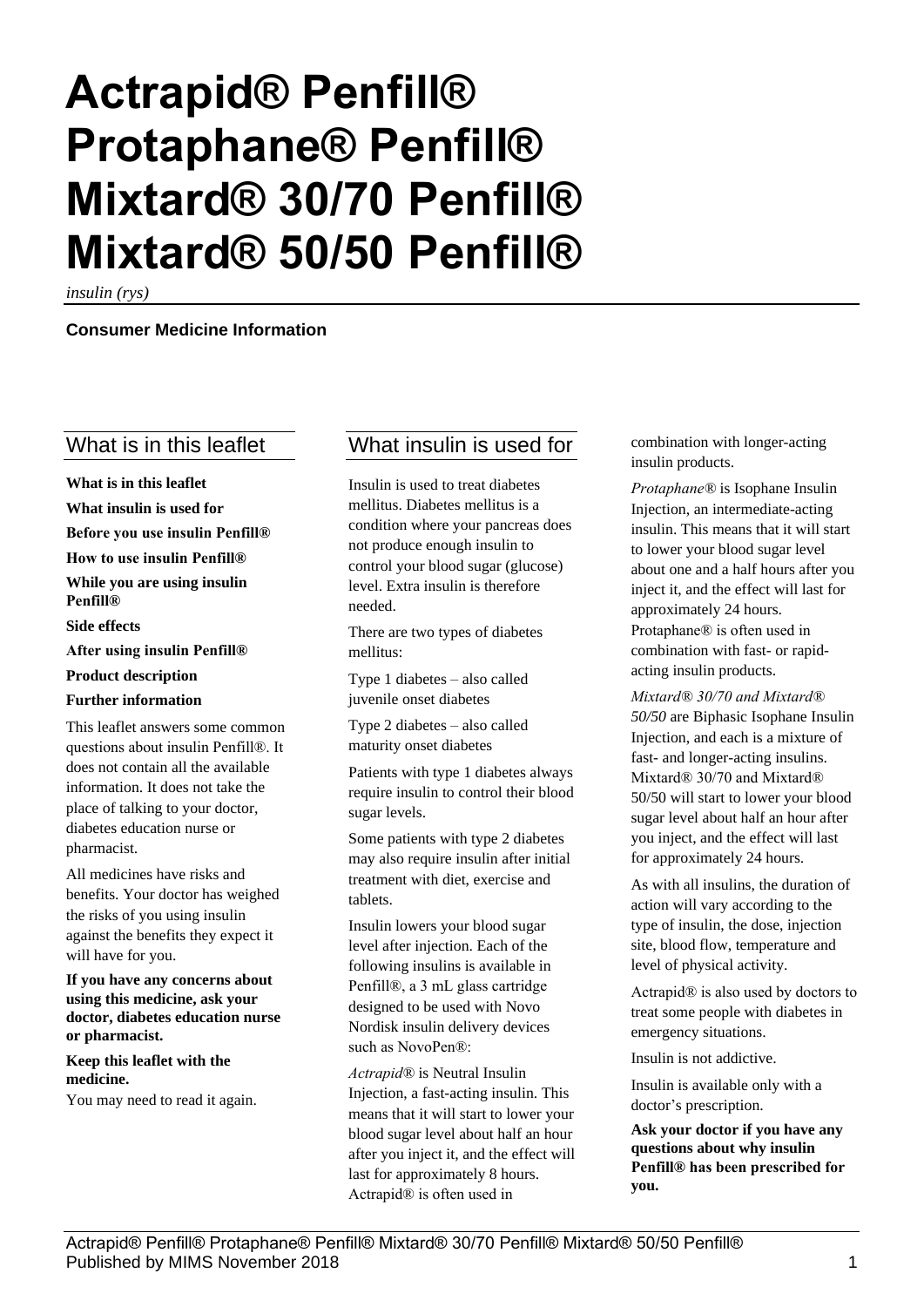# Before you use insulin Penfill®

#### *When you must not use it*

#### **Do not use Penfill® if:**

#### **1. you have an allergy to:**

- any medicine containing insulin
- any of the ingredients listed in the "Ingredients" section of this leaflet

Some of the symptoms of an allergic reaction may include: - redness, swelling, rash and itching at the injection site - rash, itching or hives on the skin

- shortness of breath

- wheezing or difficulty breathing

- swelling of the face, lips, tongue or other parts of the body.

**2. you are experiencing a low blood sugar level (a "hypo") when the dose is due.**

> If you have a lot of hypos discuss appropriate treatment with your doctor.

**If you are not sure whether you should start using this medicine, talk to your doctor.**

**Do not inject Protaphane®, Mixtard® 30/70 or Mixtard® 50/50 into a vein.**

**Do not use Protaphane®, Mixtard® 30/70 or Mixtard® 50/50 to treat a condition known as diabetic ketoacidotic coma.**

**Do not use this medicine after the expiry date printed on the label and carton, or if the packaging is torn or shows signs of tampering or does not look quite right.** If it has expired or is damaged, return it to your pharmacist for disposal.

#### *Before you start to use it*

**Tell your doctor if you have allergies to any other medicines, foods, preservatives or dyes.**

#### **Tell your doctor if you have or have had any medical conditions, especially the following:**

- kidney problems
- liver problems
- adrenal, pituitary or thyroid gland problems.

#### **Tell your doctor if you are pregnant or planning to become pregnant.**

Pregnancy may make managing your diabetes more difficult. Insulin needs usually decrease during the first three months of pregnancy and increase during the last six months. Your doctor can discuss with you the risks and benefits involved.

#### **Tell your doctor if you are breastfeeding or planning to breastfeed.**

Your doctor or pharmacist can discuss with you the risks and benefits involved.

**Inform your doctor as soon as possible if you experience signs of heart failure such as unusual shortness of breath or rapid increase in weight or localised swelling (oedema).**

Some patients with long-standing type 2 diabetes mellitus and heart disease or previous stroke who are treated with thiazolidinediones in combination with insulin may develop heart failure.

**If you have not told your doctor about any of the above, tell them before you use Penfill®.**

#### *Taking other medicines*

**Tell your doctor if you are taking any other medicines, including any that you get without a prescription from your pharmacy, supermarket or health food shop.**

Some medicines and insulin may interfere with each other. These include:

- other medicines for treatment of diabetes
- monoamine oxidase inhibitors (MAOI) - used to treat depression
- non-selective beta-blockers used to treat certain heart conditions and high blood pressure
- alpha-blockers used to treat high blood pressure and to relieve difficulty in passing urine caused by an enlarged prostate
- angiotensin converting enzyme (ACE) inhibitors - used to treat certain heart conditions, high blood pressure or elevated protein/albumin in the urine
- salicylates e.g. aspirin used to relieve pain and lower fever
- anabolic steroids used to promote growth
- glucocorticoids (except when applied locally) – used to treat inflammatory conditions
- oral contraceptives ("the pill") used for birth control
- thiazides, frusemide or ethacrynic acid - used to treat high blood pressure or fluid retention (oedema)
- thyroid hormones used to treat malfunction of the thyroid gland
- sympathomimetics used to treat asthma
- sulphonamides used to treat bacterial infections

Or other specific medicines including:

- danazol used to treat certain female conditions
- oxymetholone used to treat certain blood disorders
- octreotide used to treat gastrointestinal endocrine tumours and enlargement of parts of the body (e.g. hands, feet, head) caused by abnormal growth hormone levels
- lanreotide used to treat enlargement of parts of the body (e.g. hands, feet, head) caused by abnormal growth hormone levels
- diazoxide used to treat high blood pressure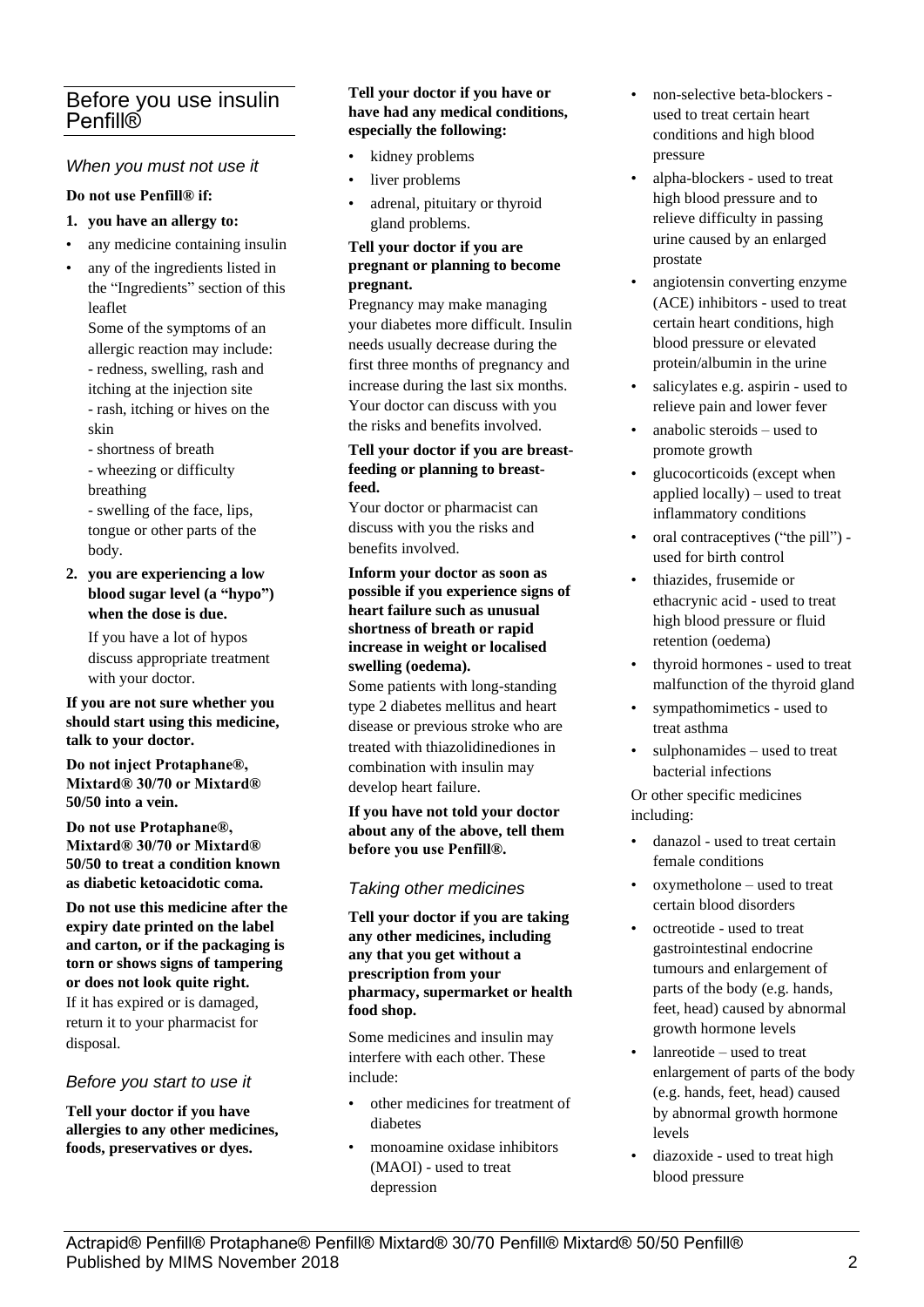- nicotinic acid used to treat high cholesterol levels in the blood
- asparaginase used to treat leukaemia and lymph gland tumours
- quinine used to treat malaria and relieve muscle cramps
- quinidine used to treat heart problems
- growth hormone used to treat growth disorders

#### **Tell your doctor about any other medicines that you are taking.**

This is very important. Your doctor will advise you if it is alright to keep taking them or if you should stop taking them.

Your doctor and pharmacist have more information on medicines to be careful with or avoid while using this medicine.

# How to use insulin Penfill®

**Your doctor, diabetes education nurse or pharmacist will have given you advice on how to use your medicine. Carefully follow all the directions.**

They may differ from the information contained in this leaflet.

#### **Any change in dose or type of insulin should be made cautiously and only under medical supervision.**

If you change the type of insulin that you use, you may have to use more or less than before. This may happen with the first dose or over a period of time.

**If you do not understand the instructions, ask your doctor, diabetes education nurse or pharmacist for help.**

## *How much to use*

Your doctor or diabetes education nurse will tell you how much of this medicine you need to use.

It is very important that you manage your diabetes carefully. Too much

or too little insulin can cause serious effects.

## *When to use it*

Your doctor or diabetes education nurse will tell you when and how often to inject the insulin. If you are using Actrapid®, Mixtard® 30/70 or Mixtard® 50/50, it is recommended that you eat a meal or a snack containing carbohydrate within 30 minutes of the injection.

## *How to use it*

- Penfill® cartridges are designed to be used with Novo Nordisk insulin delivery devices (such as NovoPen®), and NovoFine® needles.
- Make sure you are using the correct type and strength of insulin. Carefully follow the instructions on how to use your Penfill® in the Novo Nordisk insulin delivery device.
- If you use more than one type of Penfill® (more than one type of insulin), you must use a separate insulin delivery device for each type of Penfill®.
- Do not use the insulin level indicator on the device to measure your dose of insulin.
- You should inject insulin under the skin (subcutaneous injection) as shown to you by your doctor or diabetes education nurse.
- In an emergency, the insulin contained within Actrapid® Penfill® is suitable for intramuscular administration under medical guidance. In an emergency, the insulin contained within Actrapid® Penfill® is also suitable for intravenous administration, but only if administered by a physician. For emergency use, the insulin must first be withdrawn from Penfill® into a syringe. **Discard your Penfill® after emergency use.**
- In an emergency, the insulins contained within Protaphane®, Mixtard® 30/70 and Mixtard® 50/50 Penfill® are suitable for intramuscular administration under medical guidance. For emergency use, the resuspended insulin must first be withdrawn from Penfill® into a syringe. **Discard your Penfill® after emergency use.**
- Do not use Actrapid®, Protaphane®, Mixtard® 30/70 or Mixtard® 50/50 Penfill® in insulin pumps.
- Take care not to drop or knock the device that contains Penfill®.

**Checking your insulin Penfill®:**

**Check your Penfill® before each preparation and injection to make sure you are using the correct type and strength of insulin. Disinfect the rubber membrane with a medicinal swab.**

**Do not use your Actrapid® Penfill® unless the insulin appears clear and colourless. Do not use it if the insulin appears thickened or has bits in it.**

**Do not use your Protaphane®, Mixtard® 30/70 or Mixtard® 50/50 Penfill® if the insulin is no longer a cloudy, white suspension after shaking, or if it has bits in it.**

**Always check your Penfill®, including the rubber plunger (stopper). Do not use your Penfill® if any damage is seen or if there is a gap between the plunger and the white label band.** If these observations are noted, return your Penfill® to your pharmacist. See the insulin delivery device user manual for further instructions.

#### **Preparing a dose:**

- 1. Wash your hands. **IMPORTANT - If your Penfill® contains cloudy insulin please read and follow points 2-5 carefully:**
- 2. On the Penfill® cartridge is a coloured band. Do not start an injection with a Penfill®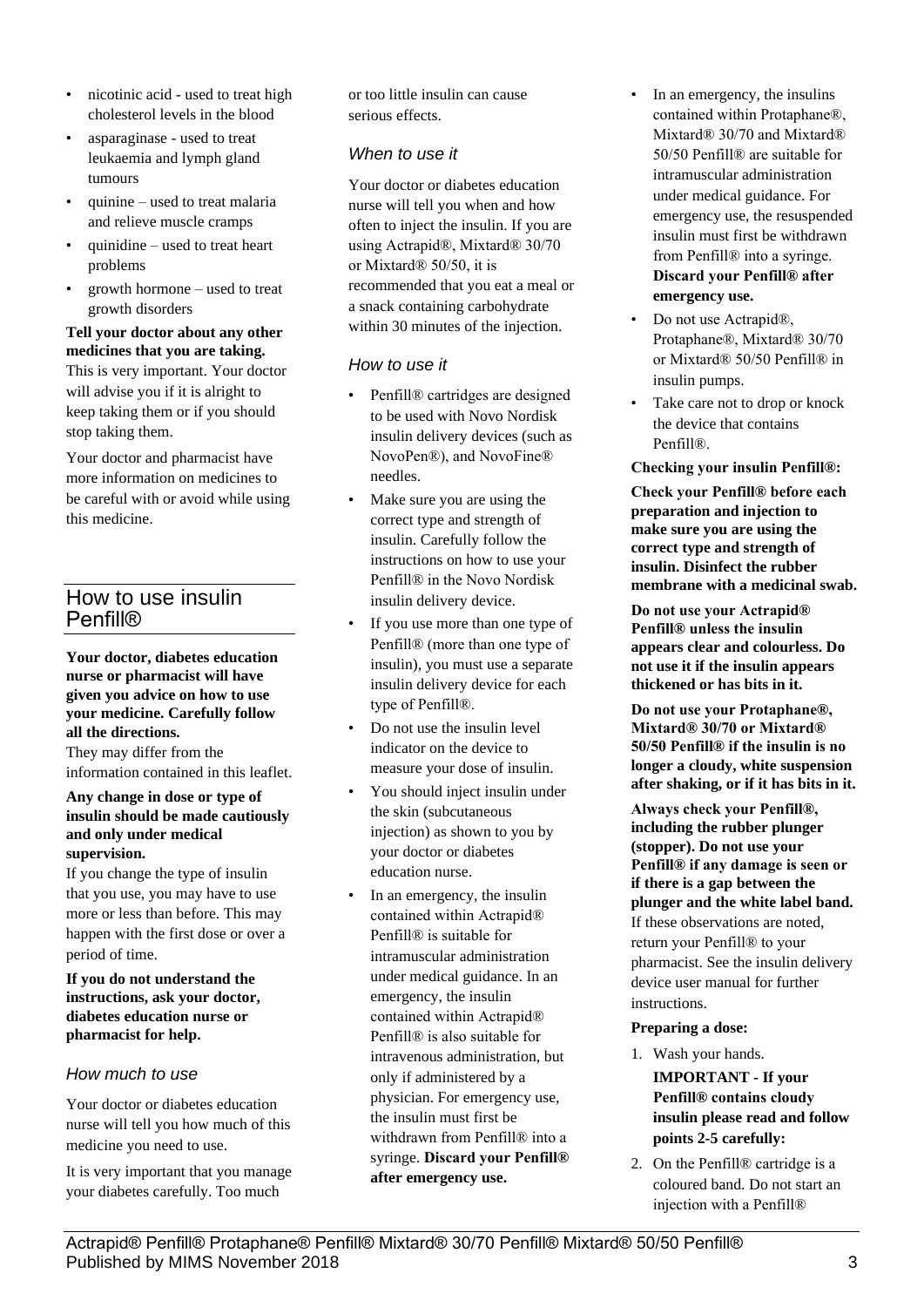cartridge you have emptied beyond the coloured band. The glass ball must have adequate space to resuspend the insulin. Resuspending is easier when the insulin has reached room temperature.

- 3. Before you put Penfill® into the Novo Nordisk insulin delivery device, move it up and down between positions **a** and **b** – see picture below - so that the glass ball in the cartridge moves from one end to the other at least 20 times. The movement must always be repeated until the liquid appears uniformly white and cloudy ('resuspended').
- 4. If Penfill® is already inside the Novo Nordisk insulin delivery device, turn the delivery device upside-down at least 10 times with the cartridge inside it. Do this again before each subsequent injection.
- 5. Complete the remaining stages of injection without delay.



**Checking for insulin flow (priming):**

**Always check your Novo Nordisk insulin delivery device for insulin flow (priming) before each injection, as described in the device user manual.**

The priming procedure may highlight a malfunction with your insulin delivery device. Priming also removes any air bubbles and helps indicate whether or not a needle is broken.

Only dial up your required dose after you see a drop of insulin at the needle tip.

After priming, if you need to put the insulin delivery device down, make sure the needle does not touch anything.

**Injecting a dose:**

**Choose a site for injection.**

#### **Inject the medicine into the abdomen, thighs, upper arms or buttocks.**

Your insulin will work more quickly if you inject into the abdomen.

**Change the injection site so that the same position is not used more often than once a month.** This will reduce the chance of local skin reactions developing.

**Pinch the skin between two fingers, push the needle into the raised skin, and inject the full dose of insulin under the skin.**

#### **Slowly count to 6 before pulling the needle out.**

Keep the push button fully depressed until the needle has been withdrawn. This will ensure correct delivery and limit possible flow of blood into the needle or insulin reservoir.

#### **Apply gentle pressure over the injection site for several seconds.**

**Do not rub the area.**

**After injecting:**

#### **Dispose of your used needle safely into a yellow plastic sharps container after each injection.**

If you are using Actrapid® or Mixtard® insulins, it is recommended that you eat a meal or a snack containing carbohydrate within 30 minutes of the injection.

**Do not share needles, insulin cartridges or insulin delivery devices.**

#### *How long to use it*

**Do not stop using insulin unless your doctor tells you to.**

*If you use too much (overdose) - Hypoglycaemia*

Your blood sugar level may become too low (you may experience hypoglycaemia or a "hypo") if you:

• accidentally use too much of this medicine

- have too much or unexpected exercise
- delay eating meals or snacks
- eat too little food
- are ill

The first symptoms of mild to moderate hypos can come on suddenly. They may include:

- cold sweat, cool pale skin
- fatigue, drowsiness, unusual tiredness and weakness
- nervousness, anxious feeling, tremor, rapid heart beat
- confusion, difficulty concentrating
- excessive hunger
- vision changes
- headache, nausea

#### **Always carry some sugary food or fruit juice with you.**

If you experience any of these symptoms of a hypo, immediately eat some sugary food or have a sugary drink e.g. lollies, biscuits or fruit juice.

#### **Do not inject any insulin if you feel a hypo coming on.**

**Tell your relatives, friends, close workmates or carers that you have diabetes. It is important that they recognise the signs and symptoms of a hypo.**

Make sure they know to give you some sugary food or fruit juice for mild to moderate symptoms of a hypo.

**If you lose consciousness, make sure they know:**

- **• to turn you on your side and get medical help immediately.**
- **• not to give you anything to eat or drink.**

This is because you could choke.

An injection of the hormone glucagon may speed up recovery from unconsciousness. This can be given by a relative, friend, workmate or carer who knows how to give it.

If glucagon is used, eat some sugary food or have a sugary drink as soon as you are conscious again.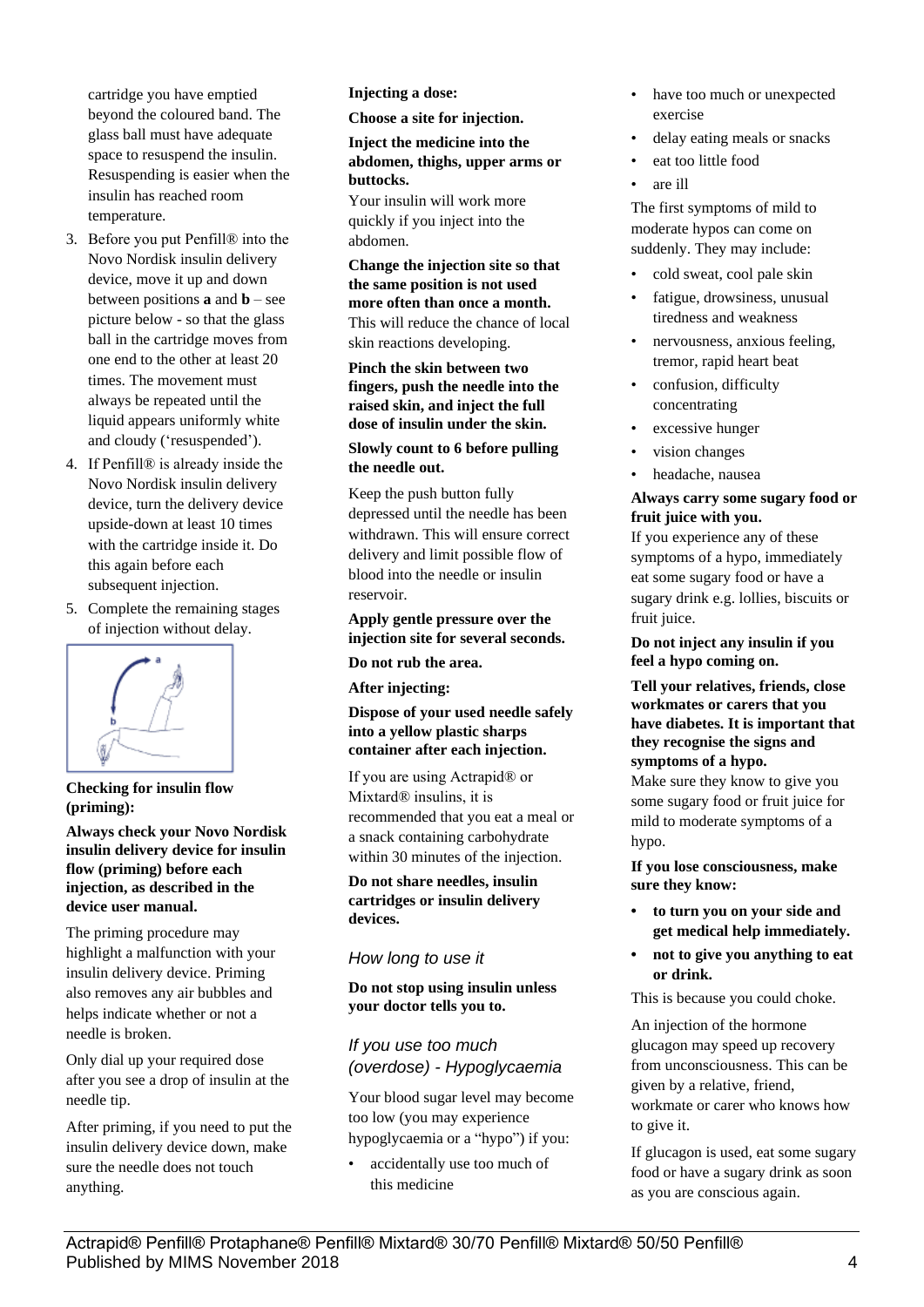If you do not feel better after this, contact your doctor, diabetes education nurse, or the closest hospital.

If you do not respond to glucagon treatment, you will require medical attention.

#### **See your doctor if you keep having hypo reactions, or if you have ever become unconscious after using insulin.**

Your insulin dose may need to be changed.

If a severe hypo is not treated, it can cause convulsions, brain damage and even death.

## *If you miss a dose – Hyperglycaemia*

**If you forget to inject your insulin dose, test your blood sugar level as soon as possible.**

**If you are not sure what to do, talk to your doctor, diabetes education nurse or pharmacist.**

#### **Do not use a double dose of your insulin.**

If it is almost time for your next dose, skip the dose you missed and use your next dose when you are meant to.

Otherwise, use it as soon as you remember and then go back to using it as you would normally.

Your blood sugar levels may become high (hyperglycaemia) if you:

- miss doses of insulin or use less insulin than you need
- have uncontrolled diabetes
- exercise less than usual
- eat more carbohydrates than usual
- are ill or stressed

High blood sugar levels over a long period of time can lead to too much acid in the blood (diabetic ketoacidosis).

**Contact your doctor immediately if your blood sugar level is high or you recognise any of the following symptoms.**

Symptoms of mild to moderate hyperglycaemia include:

- drowsy feeling
- flushed face
- thirst, loss of appetite
- fruity odour on the breath
- blurred vision
- passing larger amounts of urine than usual
- getting up at night more often than usual to pass urine
- high levels of glucose and acetone in the urine

Symptoms of severe hyperglycaemia include:

- heavy breathing
- fast pulse
- nausea, vomiting
- dehydration
- loss of consciousness

Severe hyperglycaemia can lead to unconsciousness and in extreme cases death if untreated.

**Discuss any worries you may have about this with your doctor, diabetes education nurse or pharmacist.**

## While you are using insulin Penfill®

#### *Things you must do*

**Measure your blood sugar level regularly.**

#### **Make sure all friends, relatives, workmates or carers know that you have diabetes.**

If your child has diabetes it is important to tell their carers.

#### **Keep using your insulin even if you feel well.**

It helps to control your condition, but does not cure it.

**Tell your doctor if you often have hypos (low blood sugar levels).** Your doctor may need to adjust your insulin dose.

#### **Always carry some sugary food or fruit juice with you.**

If you experience any of the symptoms of a hypo, immediately eat some sugary food or have a sugary drink e.g. lollies, biscuits or fruit juice.

#### **Tell your doctor if you have trouble recognising the symptoms of hypos.**

Under certain conditions, the early warning signs of hypos can be different or less obvious. Your doctor may need to adjust your insulin dose.

**Make sure that you tell every doctor, dentist, pharmacist or other health care professional who is treating you that you have diabetes and are using insulin.**

#### **Tell your doctor, diabetes education nurse or pharmacist if you are travelling.**

Ask them for a letter explaining why you are taking injecting devices with you. Each country you visit will need to see this letter, so you should take several copies.

You may need to inject your insulin and eat your meals at different times because of time differences in and between countries.

You may not be able to get the same type of insulin in the country you are visiting.

Your doctor, diabetes education nurse or pharmacist can provide you with some helpful information.

As a precautionary measure, always carry a spare insulin delivery device in case your Penfill® is lost or damaged.

## *Things you must not do*

**Do not stop using your medicine unless your doctor tells you to.**

**Do not use the medicine if you think it has been frozen or exposed to excessive heat.** It will not work as well.

**Do not refill your Penfill®.**

**Do not use this medicine to treat any other complaints unless your doctor tells you to.**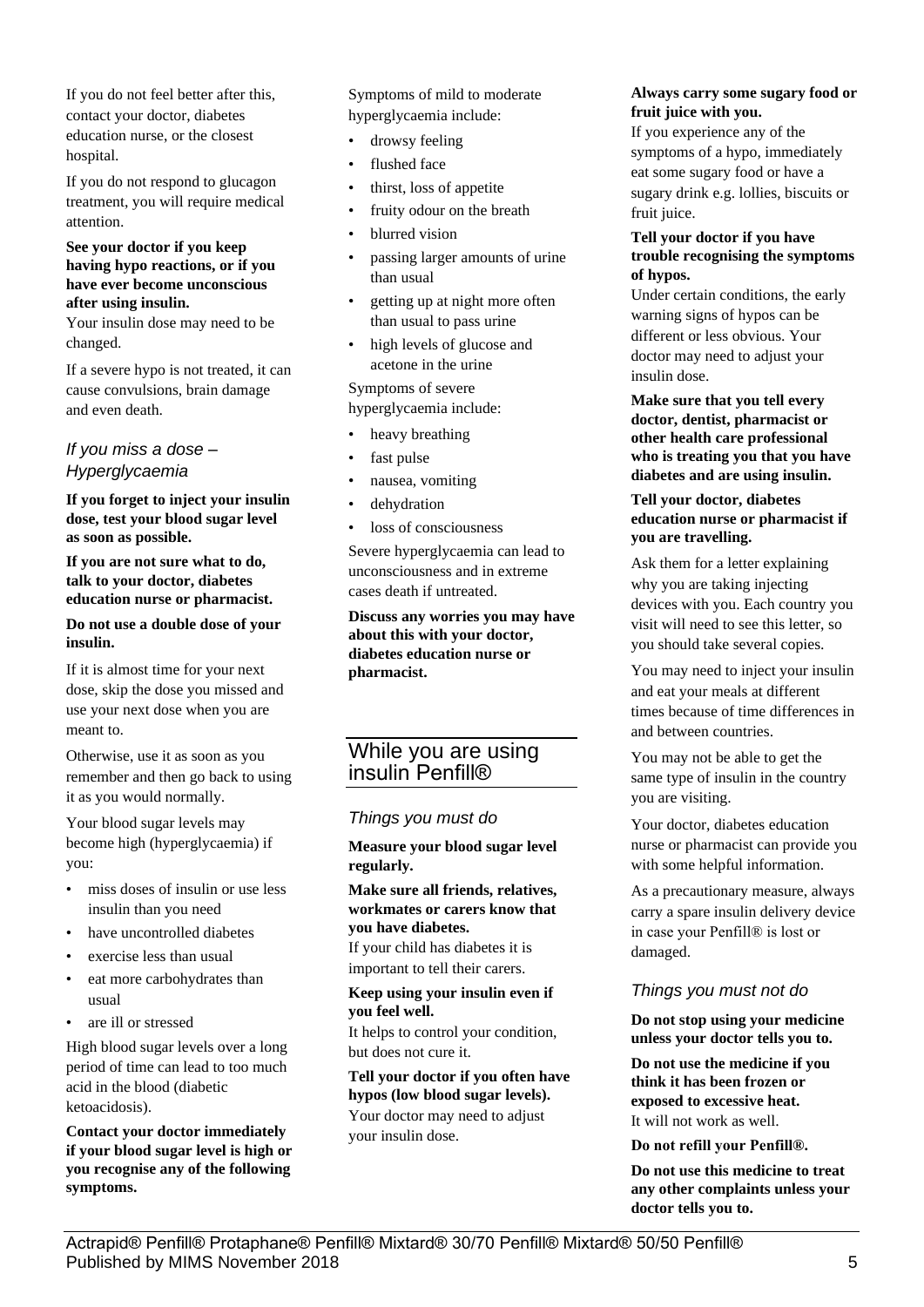#### **Do not give your medicine to anyone else, even if they have the same condition as you.**

## *Things to be careful of*

#### **If you drive or use tools or**

**machines, w**atch out for signs of a hypo. Your ability to concentrate or to react will be less during a hypo. Never drive or use machinery if you feel a hypo coming on. Discuss with your doctor whether you can drive or use machines at all, if you have a lot of hypos or if you find it hard to recognise hypos.

#### **Tell your doctor if you drink alcohol.**

Alcohol may mask the symptoms of hypos.

#### **Tell your doctor if you are ill.**

Illness, especially with nausea and vomiting, may cause your insulin needs to change. Even if you are not eating, you still require insulin. You and your doctor should design an insulin plan for those times when you are sick.

#### **Tell your doctor if you are exercising more than usual.**

Exercise may lower your need for this medicine. Exercise may also speed up the effect of a dose of it, especially if the exercise involves the area of the injection site (e.g. the leg should not be used for injection prior to jogging or running).

#### **Tell your doctor if your diet changes.**

Changes in diet may cause your insulin needs to change.

# Side effects

#### **Tell your doctor, diabetes education nurse or pharmacist as soon as possible if you do not feel well while you are using insulin.**

This medicine helps most people for whom it is prescribed, but it may have unwanted side effects in a few people. All medicines can have side effects. Sometimes they are serious, most of the time they are not. You

may need medical treatment if you get some of the side effects.

Do not be alarmed by the following lists of side effects. You may not experience any of them.

#### **Ask your doctor, diabetes education nurse or pharmacist to answer any questions you may have.**

The most common side effect when using insulin is low blood sugar levels (a hypo).

#### **Tell your doctor if you notice any of the following and they worry you:**

- hypos (mild to moderate)
- redness, swelling or itching at the injection site. Usually these symptoms disappear within a few weeks during continued use. If you have serious or continuing reactions, you may need to stop using your current insulin and use another insulin.
- a depression or thickening of the skin around the injection site (lipodystrophy). The fatty tissue under the skin at the injection site may shrink (lipoatrophy) or thicken (lipohypertrophy). Changing the site with each injection may help to reduce the risk of developing such skin changes. If you notice your skin pitting or thickening at the injection site, tell your doctor or nurse. These reactions can become more severe, or they may change the absorption of your insulin if you inject in such a site.
- when you first start your insulin treatment you may get visual problems or swollen hands and feet

This list includes the more common side effects of your medicine. They are usually mild and short-lived.

#### **If any of the following happen, tell your doctor immediately or go to Accident and Emergency at your nearest hospital:**

More severe symptoms of low blood sugar levels, including:

- disorientation
- seizures, fits or convulsions
- loss of consciousness.

If a severe hypo is not treated, it can cause brain damage and death.

#### **Tell your doctor immediately or go to Accident and Emergency at your nearest hospital if you notice any of the following:**

- skin rashes over a large part of the body
- shortness of breath, wheezing
- swelling of the face, lips or tongue
- fast pulse
- sweating

This list includes very serious side effects. You may need urgent medical attention or hospitalisation. These side effects are very rare.

#### **Tell your doctor if you notice anything that is making you feel unwell.**

Other side effects not listed above may also occur in some people.

**Ask your doctor, diabetes education nurse or pharmacist to answer any questions you have.**

## After using insulin **Penfill®**

#### *Storage*

Penfill® that **are not being used** should be stored between 2°C and 8°C in the refrigerator (away from the cooling element). **Protect the insulin in Penfill® from light by keeping the cartridges in the carton when not in use.**

The Penfill® **that you are using** in your device, or that you are carrying as a spare, does not need to be kept in a refrigerator. You can use it for up to 4 weeks after taking it out of the refrigerator if it is kept below 25ºC. **Discard Penfill® after 4 weeks even if there is still some insulin left in it.**

Penfill® must not be frozen, or exposed to excessive heat or light.